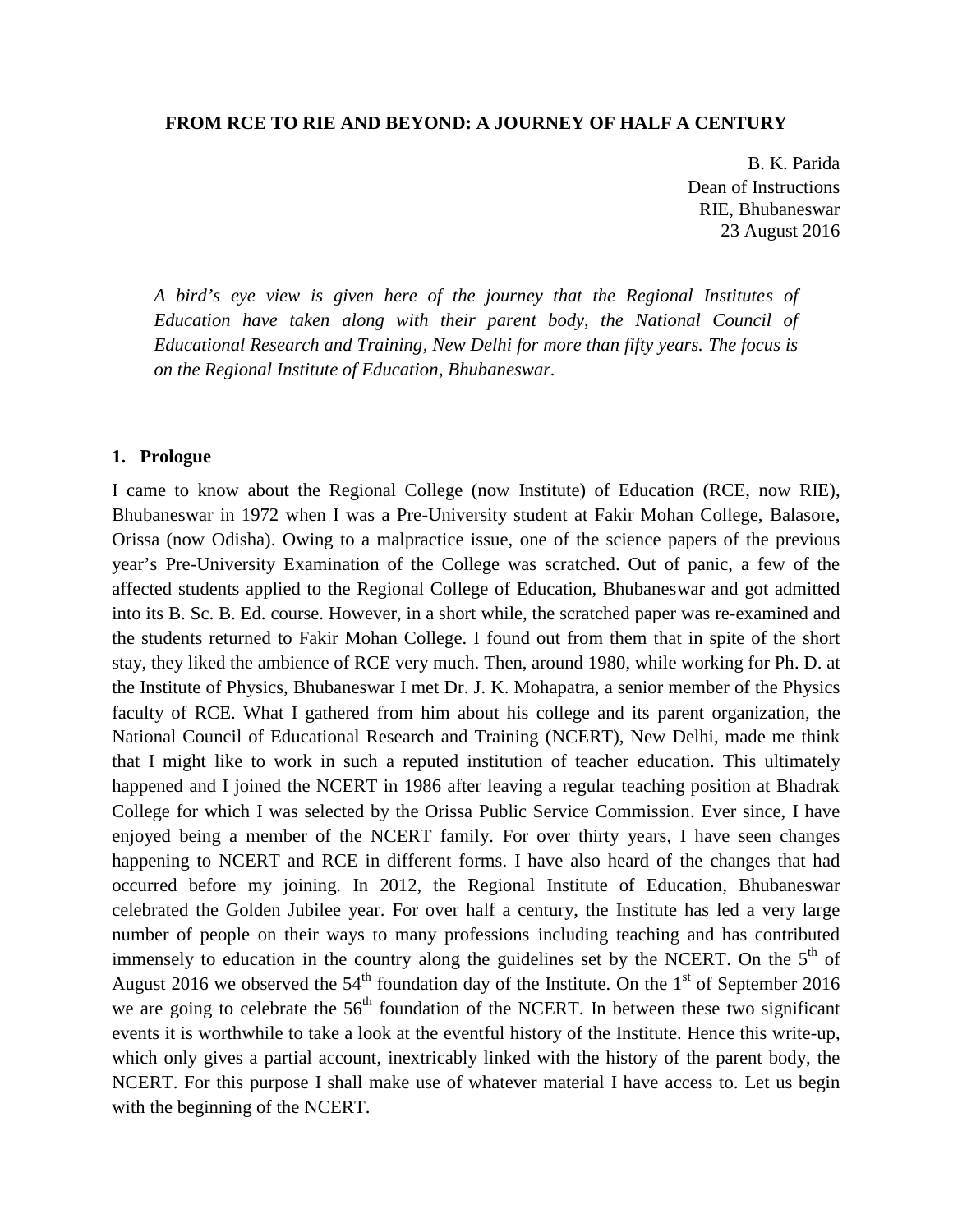#### **2. Origin of the NCERT**

Immediately after the independence in 1947, the Government of India showed its concern for education by establishing several bodies such as the Central Institute of Education (1947), the Central Bureau of Textbook Research (1954), the Central Bureau of Educational and Vocational Guidance (1954), the Directorate of Extension Programmes for Secondary Education (1958) [which was initially established as the All India Council for Secondary Education (1955)], the National Institute of Basic Education (1956), the National Fundamental Education Centre (1956), and the National Institute of Audio-visual Education (1959). By merging the above named seven institutions (NCERT, 2011, p.1), the National Council of Educational Research and Training (NCERT) was established in 1961 by the Ministry of Education, Government of India as an autonomous body *to assist and advise the Central and State Governments on policies and programmes for qualitative improvement in school education.* On 6<sup>th</sup> June 1961 it was registered as a Society under "the Societies' Registration Act (Act XXI of 1860) being an Act for the registration of Literary, Scientific and Charitable Societies and In the matter of National Council of Educational Research and Training Society", with permanent address at Sri Aurobindo Marg, New Delhi - 110016. The first Governing Body of the NCERT comprising 11 members was headed by Dr. K. L. Shrimali, then Education Minister, Government of India. Dr. Shrimali also headed the team of 7 signatories to the Memorandum of Association. The Ministry of Education, Government of India announced the establishment of the NCERT in its Resolution of July 27, 1961 (Appendix 1) and it formally started functioning on *September 1, 1961*.

The Governing Body of NCERT, with Dr. K. L. Shrimali as the President, submitted the first report on the activities of NCERT for the period September 1, 1961 to March 31, 1962 (from the date of inception to the close of the financial year) on January 5, 1963. It may be pertinent to quote the main objectives of NCERT as delineated in §1.2 (Objectives) of this report (NCERT, 2011, p.vii) as the same has a bearing on the emergence of the Regional Institutes of Education:

- (a) To undertake, aid, promote and coordinate research in all branches of education.
- (b) To organize pre-service and in-service training mainly at an advanced level.
- (c) In collaboration with the State Governments and other authorities or agencies concerned,
	- (i) to organize extension services for such institutions in the country as are engaged in educational research, training of teachers or provision of extension services to schools;
	- (ii) generally to disseminate improved techniques and practices in educational institutions in the country;
	- (iii) to undertake or organize studies, investigations and surveys relating to educational matters or the appraisement of educational programmes.
- (d) To establish and conduct a National Institute of Education at the Headquarters of the Government of India for the development of research, advanced training (both pre-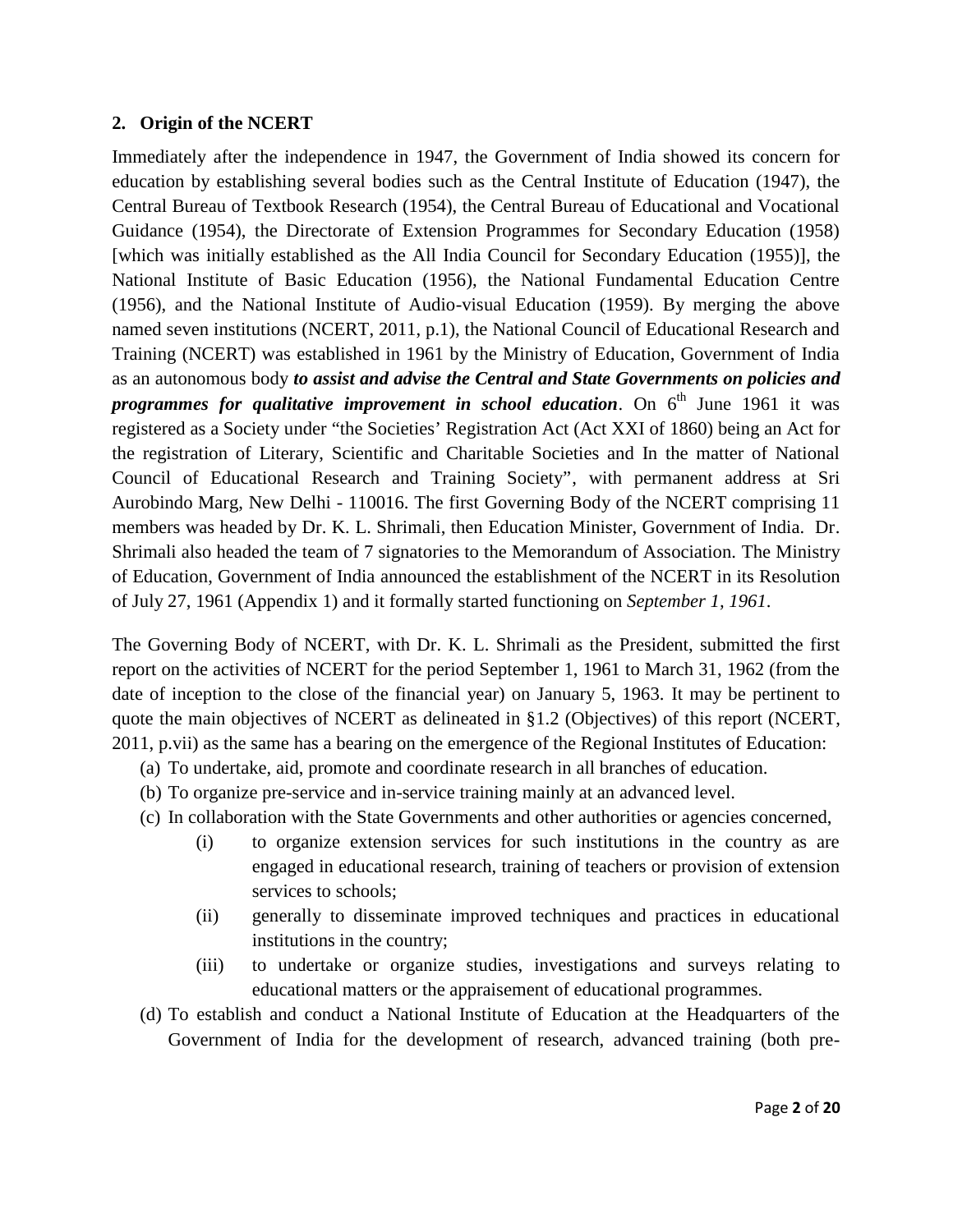service and in-service) of educational administrators, teacher-educators and other high level personnel required for education, and the provision of extension services.

(e) To establish and conduct Regional Institutes in different parts of the country for the development of research, training and extension in general, and for the development of multipurpose secondary education in particular.

# **3. The Regional Colleges of Education Programme**

In our presentation here we shall extensively quote from the document titled "Plan and Programme: Regional Colleges of Education" (NCERT, 1963), henceforth referred to as PP, in which many other relevant documents are cited.

# *Background*

In the initial years after independence, the Government of India was not content with just establishing institutions to look after different aspects of education. It set up a commission to examine the secondary education scenario in the country. In 1953, the Secondary Education Commission reported the many ills and inadequacies in the prevailing system of secondary education and recommended (MOE, 1953) that

- high schools be upgraded to higher secondary schools;
- multipurpose schools be established "with a variety of diversified courses to suit the different abilities, interests and aptitudes of an ever increasing student population";
- provision be made for "a core programme which includes social studies, general science and craft education"; and
- the facilities for the teaching of science be expanded and improved.

In 1954, the Central Advisory Board of Education endorsed the recommendations of the Secondary Education Commission, after which the Government of India initiated the establishment of *multipurpose secondary schools* with a purpose "to provide diversified programmes to cater to the varying interests, aptitudes, and talents represented in the increasing proportion of the population who are entering the secondary schools, and to link education at the secondary stage to the needs of the country." As a result, though over 2000 (about one-eighth) of the secondary schools became multipurpose by the end of the Second Five Year Plan (1961-62), "only a small fraction offered more than three of the seven diversified courses which had been recommended for these schools." In the mean time, some conceptual, logistic and systemic problems in the implementation of the scheme of multipurpose school were discovered by the Ministry of Education in 1958 and a team of experts from the Ohio State University in 1959. On the basis of their observations and recommendations (OSU, 1959), the Planning Commission proposed in 1961 (PC, 1961) that

 "during the Third Plan attention should be concentrated on consolidation of the multipurpose scheme by strengthening the institutions already established";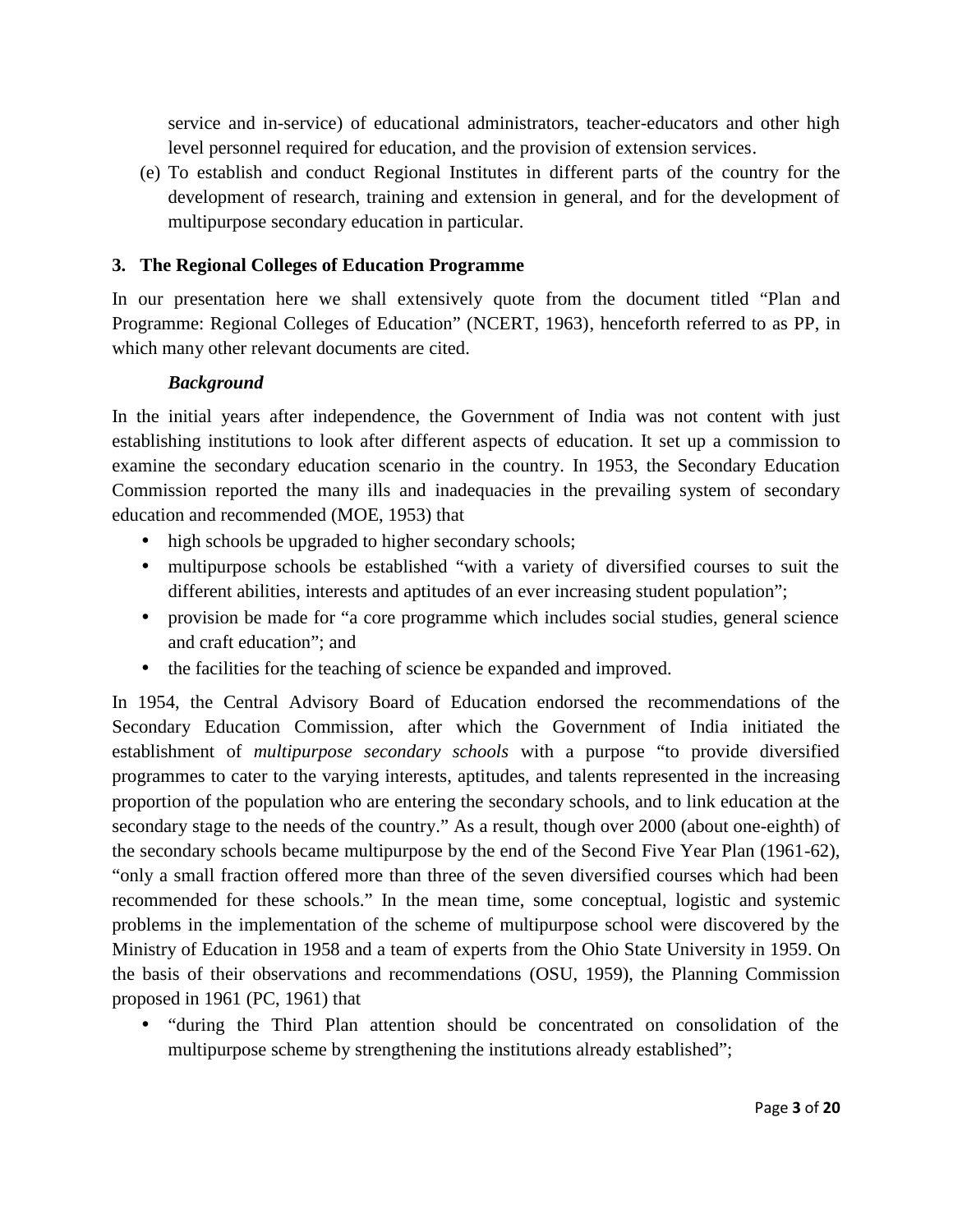• "an integrated teacher training programme for the multipurpose schools be undertaken in four regional training colleges which would prepare teachers for the multipurpose schools through in-service and pre-service training programmes both in the practical and in the scientific subjects".

Accordingly, the Ministry of Education, Government of India "decided to establish four Regional Colleges of Education in the country for the training of teachers required for multipurpose and secondary schools". The Regional Colleges project was transferred to the NCERT which was established in 1961. The work on the project began in January 1962 by a team comprising officers of the Government of India and consultants from the Ohio State University under the United States Agency for International Development (USAID) in India. A number of national level consultations were held with subject experts, educators, educational administrators, and officials of the prospective affiliating universities to finalize the plan and programme for the proposed colleges.

# *Assumptions*

The Regional Colleges programme (PP) was founded on the following key assumptions pertaining to preparation of secondary school teachers:

- 1. "The professional competence required of the teacher is achieved through an organized programme of learning experiences; it is not merely a by-product of becoming a well educated person."
- 2. "The education of a teacher based broadly on a foundation of general education should include a thorough mastery of subject matter so as to give him an insight into its structure and interrelationships, and professional preparation."
- 3. "General education which contributes to growth as a person, specialization which provides scholarly knowledge of the subjects to be taught, and professional education which leads to understanding and skill in professional performance, must be integrated into a total programme."
- 4. "The prospective teacher must assume responsibility for his own education in an increasing measure."
- 5. "Opportunities to work with adolescent learners must be an integral part of the professional preparation of the secondary school teacher."

The programme envisaged that the prospective teacher should get enough opportunities to reflect upon his learning, take self-driven initiatives, handle problems ranging from evaluation of achievement to teaching of subject specific advanced concepts, and study his students and school processes besides gaining first-hand experience of teaching in a classroom. It was also advised that the three areas of study namely *general education*, *specialization*, and *professional education* should not be treated as isolated compartments; rather each area should lead to others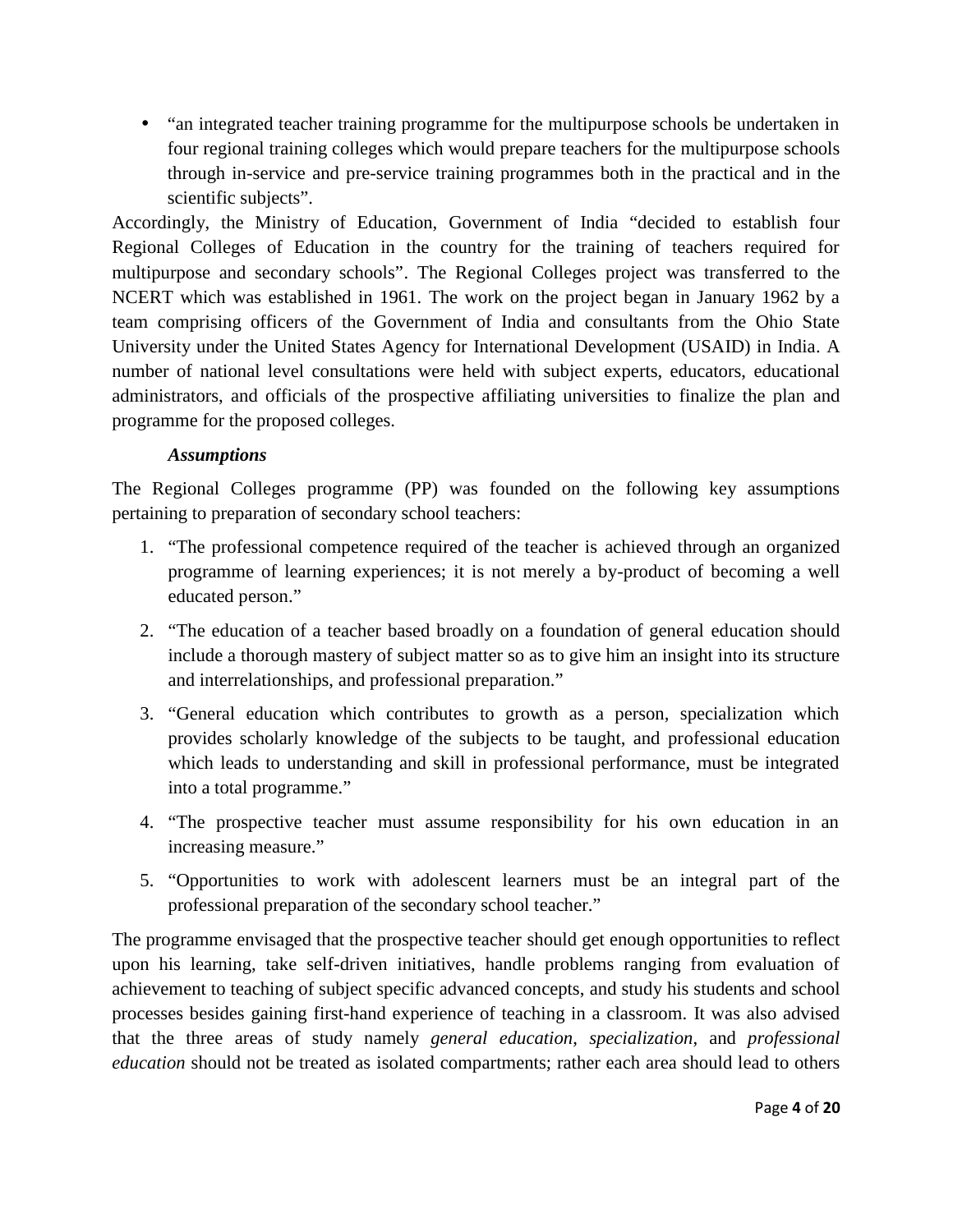by *natural gradation*, and the areas should reinforce each other. It was further expected that "the staff will work as one unit and that ALL staff members in ALL departments will strive to help the prospective teacher in forming an integrated structure of what he learns". It was advised that only "those higher secondary school students who have highest potential for becoming successful teachers" be selected for the teacher education programme. In-service education programmes for educational workers, research activities, preparation of instructional materials, and other educational services were included in the total programme of the Colleges of Education. The Colleges were planned as residential institutions to ensure all round development of the students – curricular as well as co-curricular, the non-academic activities centering on "the student's health, citizenship, and creative interests and abilities".

# *Objectives*

The major objectives of the Regional Colleges of Education as spelt out in the PP were:

- 1. "To develop and provide a programme of teacher education for the multipurpose schools and to prepare teachers of technical subjects, science, crafts, agriculture, commerce, home science and fine arts."
- 2. "To provide in-service courses for the existing teachers of the practical subjects in multipurpose schools."
- 3. "To provide in-service programmes and field services for the teachers, supervisors and administrators concerned with the multipurpose schools in the region in which it is located."
- 4. "To organize and develop a model demonstration multipurpose school."
- 5. "To function as regional centre for programmes of in-service education and field services for secondary schools in general."
- 6. "To undertake pilot studies and research projects in the methods of teaching, in relation to the multipurpose schools as well as the general secondary schools."
- 7. "To evolve and try out improved patterns of teacher education."
- 8. "To prepare and disseminate instructional materials for secondary schools in general and multipurpose schools in particular."
- 9. "To collaborate with other institutions in initiating and promoting improved methods and practices, to function as a clearing house in this regard and generally to provide leadership."

# *Locations*

The four Regional Colleges of Education were located at Ajmer for the northern region, Bhubaneswar for the eastern region, Bhopal for the western region, and Mysore for the southern region, the affiliating universities being Rajasthan, Utkal, Vikram, and Mysore respectively.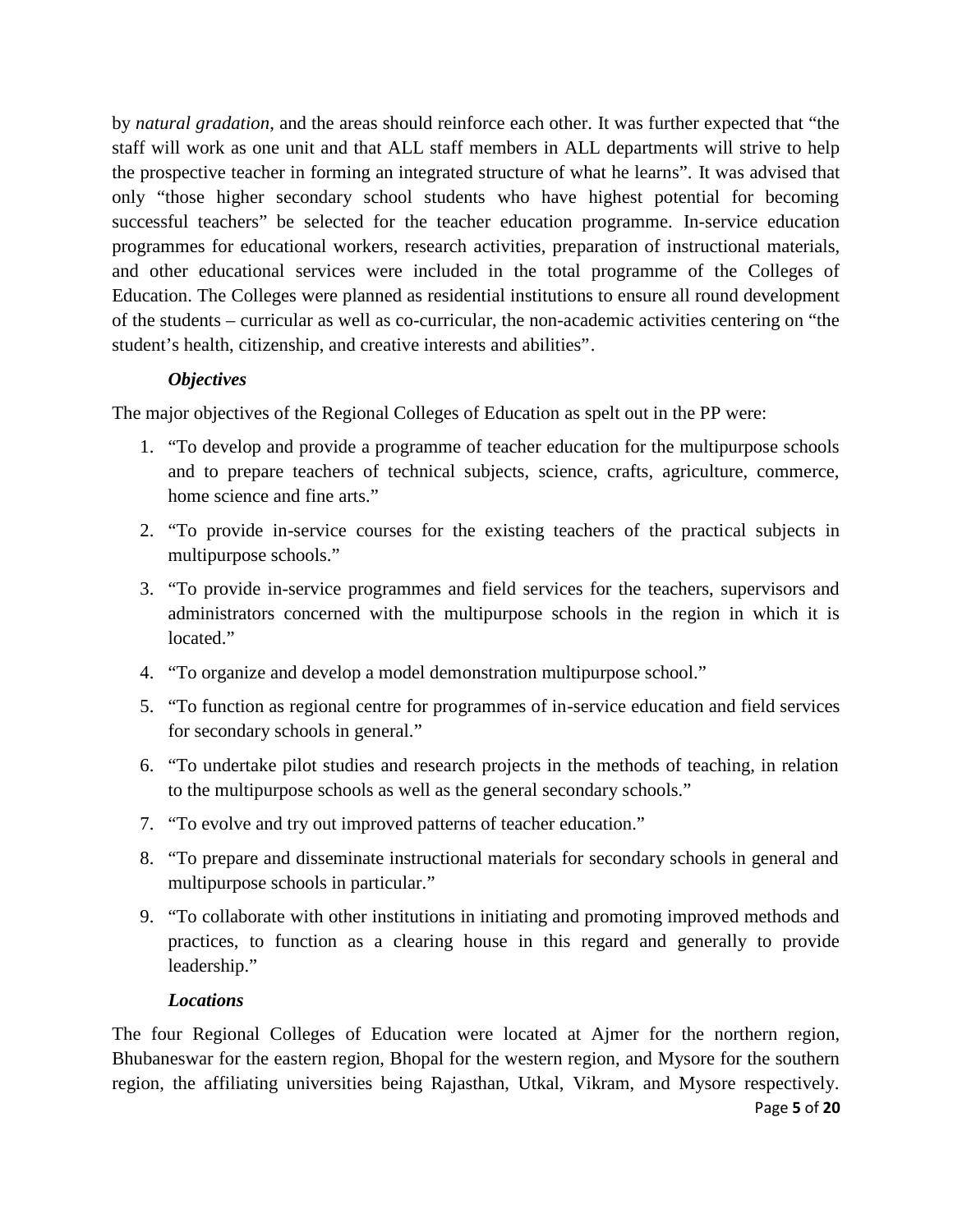Approximately one hundred acres of land were provided by the home states free of cost for the Colleges.

# *Demonstration multipurpose school*

A demonstration multipurpose school, with recognition from the Central Board of Secondary Education, was established in the campus of each college with two basic objectives:

- 1. "To serve as exemplary institution to demonstrate a good multipurpose secondary school programme."
- 2. "To serve as a laboratory for new methods in teaching practice."

# *International assistance*

The Regional Colleges project received assistance from the United States Agency for International Development through a contract with the College of Education, Ohio State University, Columbus (Ohio) and UNESCO in the following manner:

- "Technical assistance in the form of educational consultants to work at the Central Unit as well as at the Colleges."
- "Equipment to the value of about Rs. 15 lakhs from the USA."
- "Training at the Ohio State University of 21 participants belonging to the College staff (20) and the Central Unit (1) for a period of 7 months to study the working of comprehensive high schools and the pattern of preparing teachers of agriculture, commerce, industrial arts, technology and in-service education; Staff of the Department of Science to have training facilities under UNESCO programme."
- **Technical assistance from UNESCO to the Science Departments of the Colleges under** the Expanded Technical Assistance Programme.

# *Academic programmes*

The following types of programmes were proposed to be offered at the colleges:

- 1. Four-year programme for preparing teachers of science.
- 2. Four-year programme for preparing teachers of technology.
- 3. One-year teacher education programme in each of the following areas:
	- a. Agriculture
	- b. Commerce
	- c. Fine Arts (Bhopal and Bhubaneswar only)
	- d. Home Science (Ajmer and Mysore only)
	- e. Science
	- f. Technology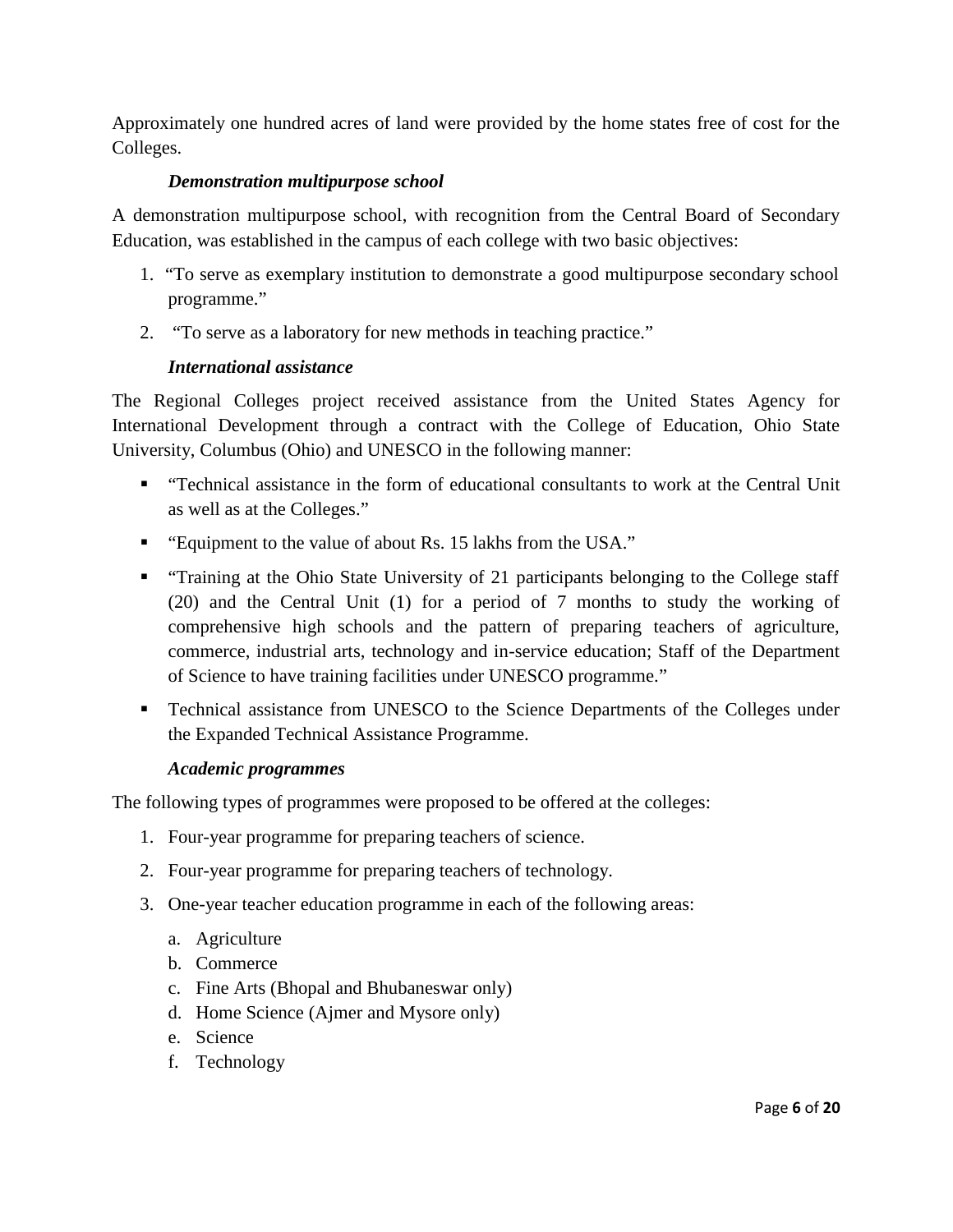- 4. A programme of in-service education
- 5. Three types of programmes for craft teachers: a one-year diploma programme, a two-year diploma programme, and a two-year degree programme

It was suggested that the programmes at different Colleges would be based upon the needs of the respective regions; initially the four-year programmes would start at Ajmer and Bhubaneswar only; the four-year programmes in science and technology were experimental in nature with integration of subject matter, professional education, and general education throughout the four years; four-year programmes in other areas could be started in future depending upon the need and the success of the four-year courses in science and technology. A time schedule was drawn out according to which after starting in August 1963 the first batch of four-year degree programme would pass out in June 1967.

# M*anagement structure and staffing pattern*

In the PP, details of administration, finance, management structures and staffing pattern were clearly laid out as highlighted below.

- **Principal**, with over-all responsibility of the college and the demonstration multipurpose school
- *Vice-Principal*, to hold delegated responsibility
- *Coordinator of Student Personnel Services* (Reader in Psychology part-time), for organization, coordination, and supervision of guidance programme in college, hostel, and school
- *Counsellor* (Lecturer in Psychology part-time), for implementation of guidance programme and placement service
- *Hostel Counsellors* (Members of the staff part-time), to look after the guidance programme for boarders, their health, welfare, discipline, and food services
- *Coordinator of Student Field Experiences* (Reader's rank part-time), as in-charge of the organization and administration of student field experience programme
- *Coordinator of Extension Services* (Reader part-time), for need assessment, planning and coordination of in-service courses besides coordinating the activities of the Extension Services Centres in the region
- *Director of Health, Physical Education and Recreation* (full-time), with responsibility for the corresponding activities in the college
- *Coordinator of Curriculum* (Reader part-time), to look after development and improvement of courses and instructional materials by (i) "serving as secretary to the *Committee on Programme Improvement*," (ii) "serving as a member of the *Instructional Materials Coordinating Committee*," and (iii) "directing the *College Instructional Materials Centre*"
- *Coordinator of Research* (Reader half-time), with responsibility for (i) "channeling and securing the cooperation of members of the college staff in research projects sponsored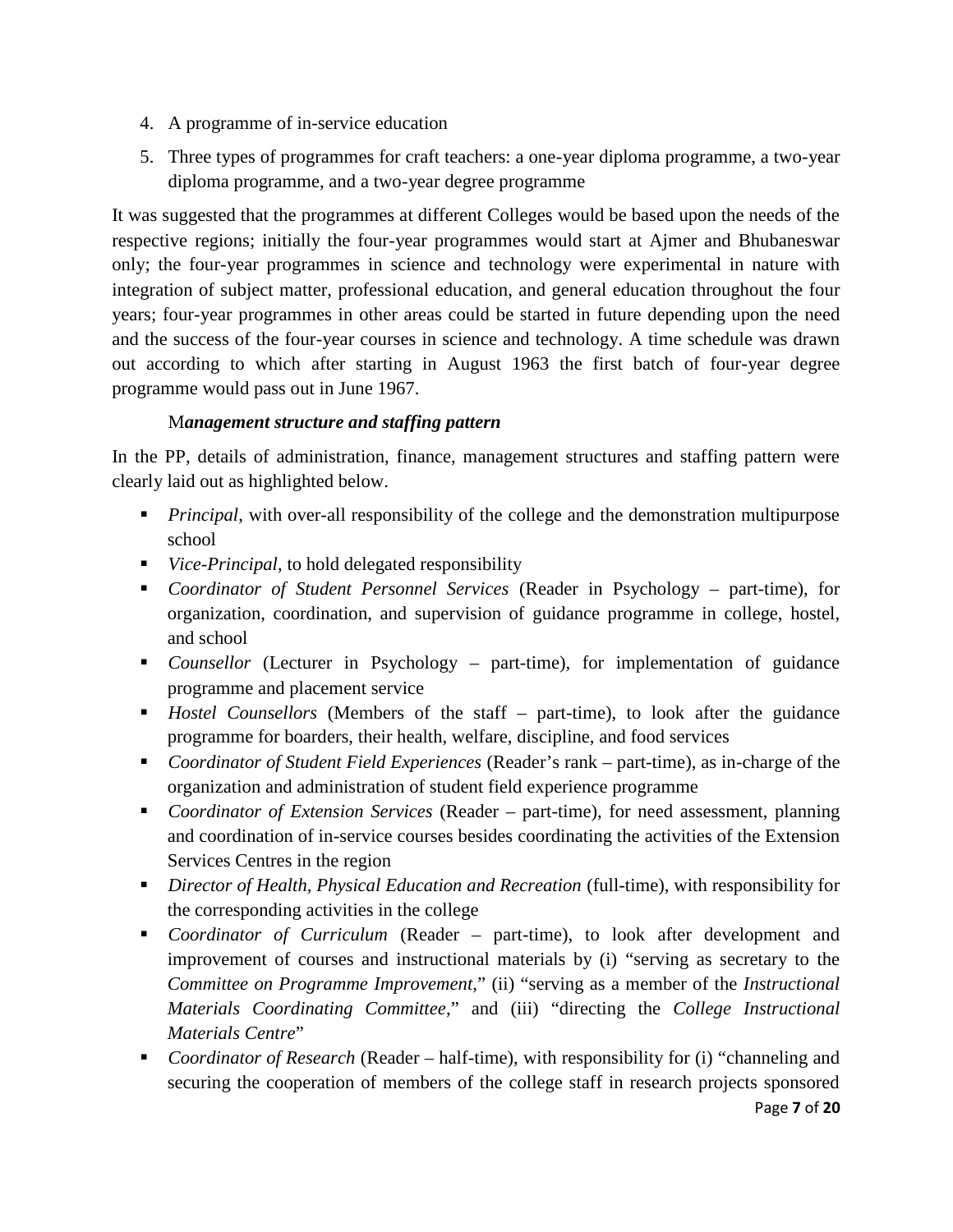by NIE and other agencies," (ii) "channeling and transmitting research needs of the college and demonstration school to central, state, and other organizations which have educational research as a primary objective," and (iii) "encouraging and assisting small research projects undertaken by the college staff"

- *Department Heads*, with responsibility for organization, development and administration of the their departments including, besides other things, "providing leadership to the department in maintaining a high level of scholarship, and a tone of dedicated service"
- *Administrative Officer*, with responsibility for the financial, business, and establishment affairs of the college
- *Hostel Superintendent* (Warden), as in-charge of general supervision of hostel services

In order to assist the Principal several *Faculty Standing Committees* were proposed in addition to a *Faculty Council*:

- (i) *Principal's Advisory Committee*, to review and recommend policy decisions; to review all new programmes and courses; to review committee reports; etc.
- (ii) *Committee on Programme Improvement*, to advise on the programme of instruction and guidance, the development of instructional materials, the programme for the professional growth of the staff.

Two subcommittees would help this committee:

*Sub-Committee on Academic Standards and Evaluation*, to look after instruction, evaluation, students' attendance, and university relationships.

*Sub-Committee on Student Field Experiences* that include school observation, community experiences and practice teaching.

- (iii) *Committee on Student Affairs*, to advise on student affairs including students' self government and guidance programme.
- (iv) *Committee on Extension Services* that include in-service programmes.

Besides the above committees, also proposed were a *Students' Council* and a *Regional Advisory Committee on Extension Services*.

The projected student enrolment at RCE, Bhubaneswar for different courses including 50 in service teachers (on campus at any time) was proposed to be 250 in the  $1<sup>st</sup>$  year (July 1963) going up to 695 in the  $5<sup>th</sup>$  year (July 1967).

The staff needed for a college was based on considerations as follows:

- (a) "From 16 to 18 lecture and seminar periods per week plus administrative responsibilities, such as committee work, is considered a full-time load for a staff member, on the assumption that the staff will also be engaged continuously in planning and developing instructional materials, studies and investigations and similar activities bearing on their professional work." "One lecture or seminar period has been reckoned as a 50-minute period (45 minutes class time plus 5 minutes interval between periods)."
- (b) "One and one-half laboratory periods have been considered equal to one lecture period."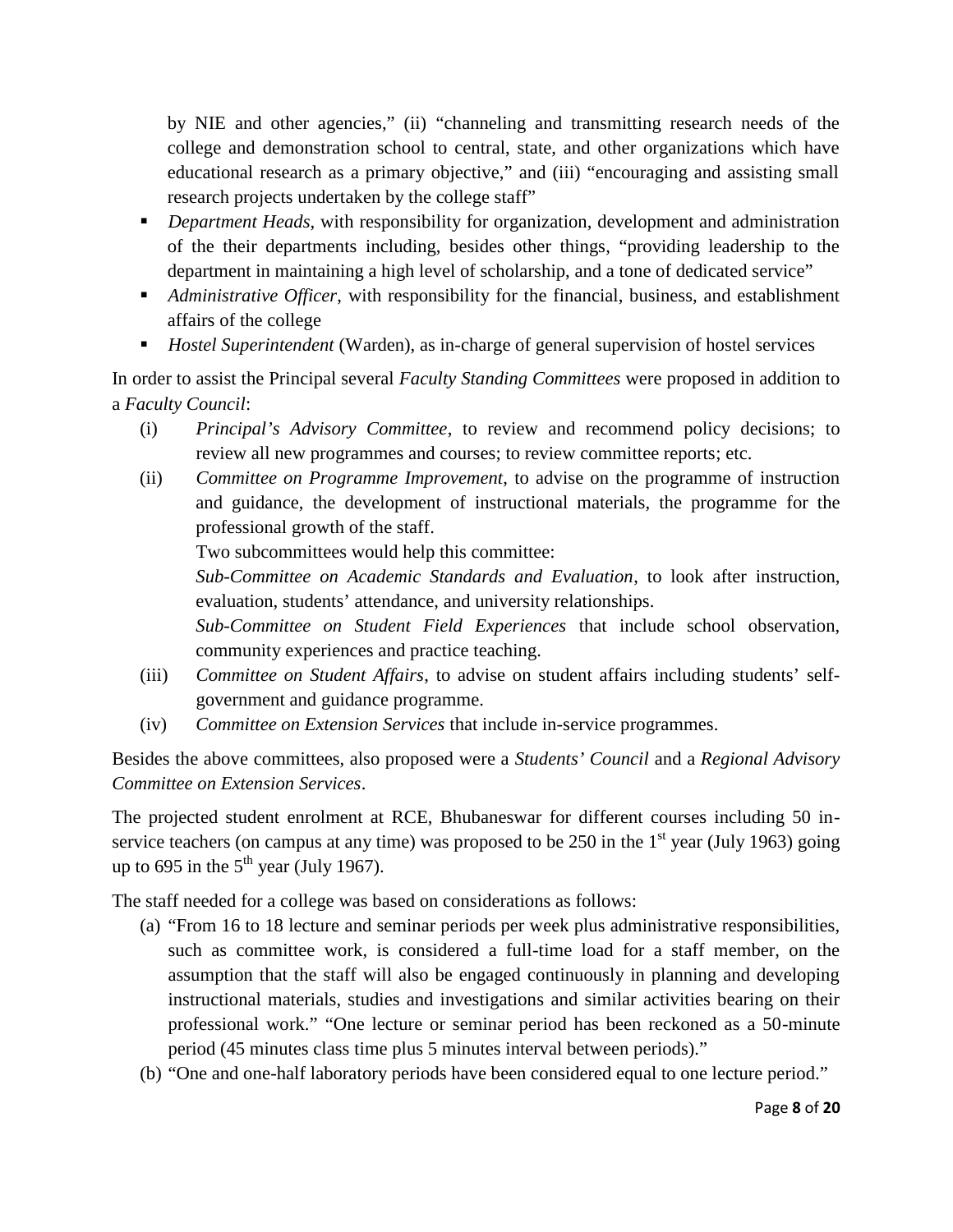- (c) "The administrative duties of a head of the department dealing with a one-year programme are considered as equivalent to four lecture periods per week. For the department head dealing jointly with a four-year programme and a one-year programme, the administrative duties have been considered equivalent to eight lecture periods per week."
- (d) "For research writing and special assignments, the instructional load may if considered necessary be appropriately reduced by the Principal."
- (e) "It will be necessary for most students to take their *Internship in Teaching* in schools located at distant points from the college (including other states and allowing students to return to their home states for internship experience). This will require the full-time responsibilities of the concerned staff members during the eight-week internship period. During this period, however, departmental staff members will be free to devote full-time to supervision. During this eight-week period, one staff member should not attempt to supervise more than ten students. However, the amount of travel involved and the quality of the cooperating teachers in the schools where students are placed should be taken into consideration in determining the number of students that any one staff member can supervise effectively."
- (f) "A minimum of one full-time staff member will be required in each department for in service education. (N.B. This is for the purpose of estimating staff requirements only. The work-load of in-service education will actually be shared by all staff members.)"
- (g) "The regular academic year will be a minimum of 222 working days excluding final examination days."

The staff-student ratio was calculated on the basis of student enrolment, nature of programmes, in-service training programme, and class size. For RCE, Bhubaneswar the recommended ratio was, 1:11 in July 1963 and 1:12 in July 1967. At the College the instructional staff to be in position in June 1963 included 1 in Agriculture, none in Commerce, 3 in Education, 2 in English, none in Fine Arts, 1 in Physical Education, 3 in Regional Language, 4 in Science, 1 in Social Science, and 4 in Technology; the numbers to be added after June 1963 were 3 in Agriculture, 3 in Commerce, 8 in Education, 1 in English, 3 in Fine Arts, 1 in Physical Education, 1 in Regional Language, 9 in Science, 1 in Social Science, and 4 in Technology.

# *Daily work schedule*

The proposed college schedule was based on a six-day week according to which Saturday morning would be devoted to co-curricular activities and supplementary laboratory work, and Saturday evenings to co-curricular activities and sports events. There would be 9 (45+5)-minute teaching periods each day (Monday to Friday) between 8 a.m. and 4:35 p.m. with a lunch break from 12:05 to 1:20 p.m. The durations 6:15-6:45 a.m. and 5:50-7:00 p.m. would be earmarked for health and physical development, and health, physical education and recreation respectively. In order to increase the amount of time available to students for independent study and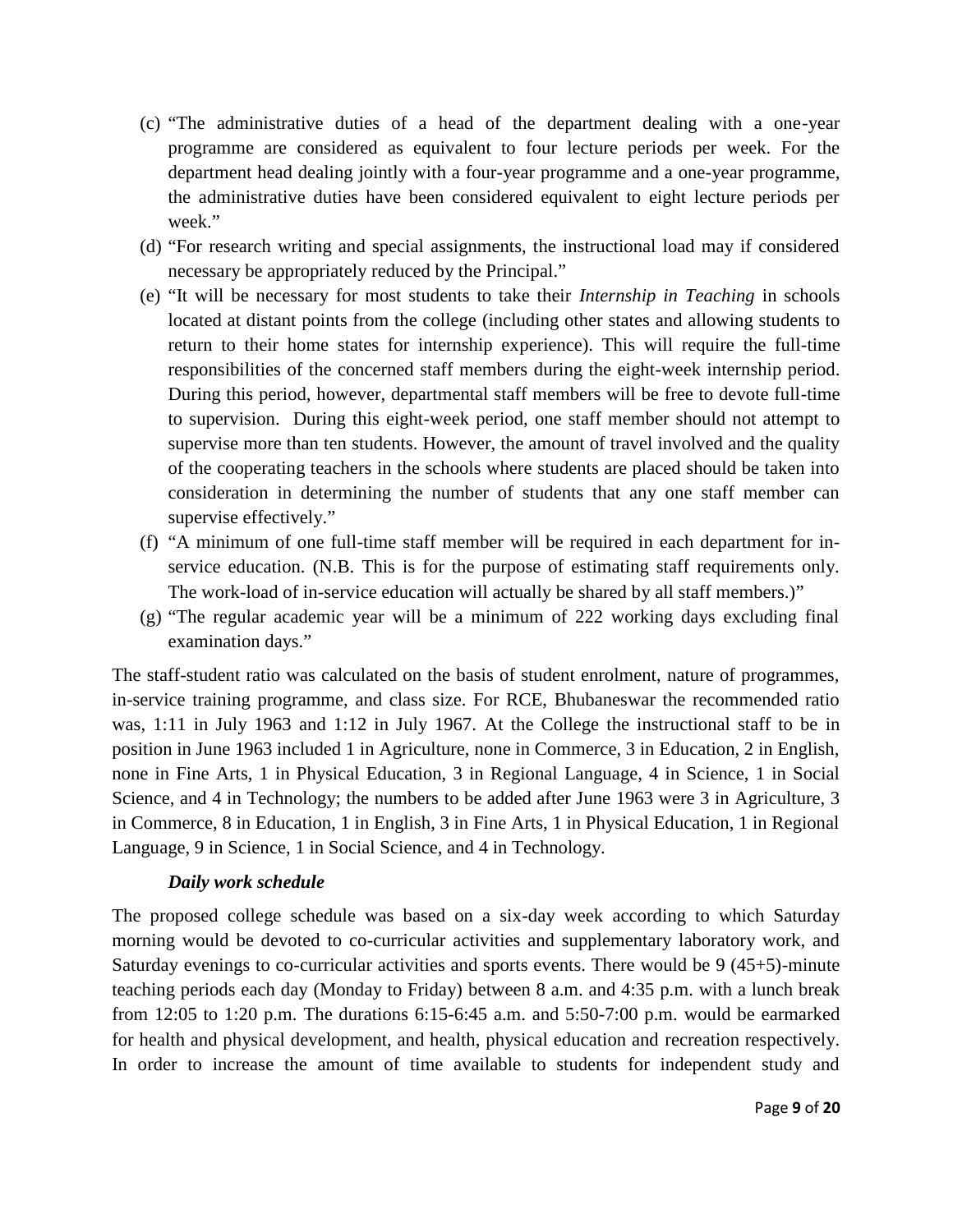investigation, self-directed activities etc. it was suggested that after experimenting with the four year programmes in science and technology, ways should be found to enable the students to spend less amount of time in attending lectures and doing laboratory work.

# *Field experience programme*

The Student Field Experience programme was designed to apply and test all theories and principles taught in the total programme. It would comprise both observation and participation activities on the part of students and would be provided in a variety of settings including the Demonstration School, the local schools, and the cooperating schools. The Internship in Teaching would be the culminating part of the Student Field Experience programme. Continuous in-service education and periodic seminars for the personnel involved including cooperating teachers were considered to be essential for the success of the internship programme.

# *Guidance programme*

The Guidance programme would be an essential and important component of the programme that proposes to integrate general, professional, and content education. Such a programme was suggested for the college and the demonstration school separately. The programme would address a wide range of needs of the students including their initial orientation, personal and social adjustments, potential abilities, educational careers, and placement.

# *Material development*

Each college was suggested to have an Instructional Materials Development Centre to plan, develop, try out and refine new instructional materials, which would then be sent to the Central Instructional Materials Services Unit for reproduction and extensive distribution.

# *Selection of students*

The PP suggested ways of selection of students for various programmes. For the four-year programmes in science and technology, for example, the selection would be based on "comprehensive data collected from academic records, secondary school guidance records, application forms and interviews". It was further suggested that "as a pre-requisite to admission, all students must sign a bond to serve in the education profession".

# *Examination*

In the domain of examination, it was suggested that the colleges would be initially guided by the dictum of UGC (1962): *Teaching, learning, and examining constitute an indissoluble trinity of functions in an academic community, and they must be related to each other, and to the objective which the educational process is desired to achieve.* The colleges would then develop new methods of evaluation, with focus gradually shifting from external and terminal examinations to internal and continuous assessment.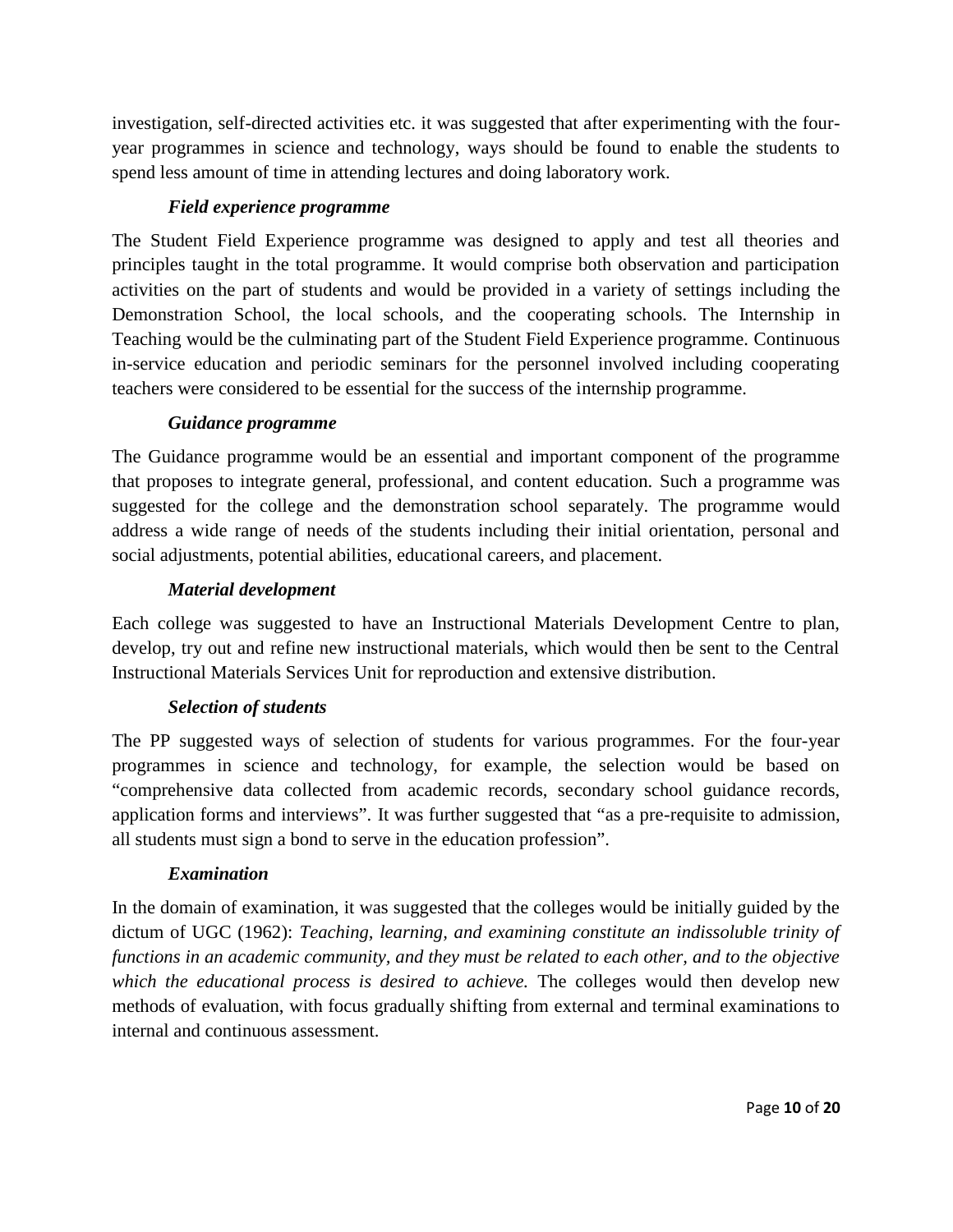#### *Uniqueness of four-year programmes*

The PP laid down the need and uniqueness of the four-year programmes in the following language: "The four-year programme for prospective teachers of science and technology is based on careful study of the needs of secondary schools in India and of the recommendations of several study committees. It differs from the traditional course in the following ways:

- 1. It is a coordinated four-year course as opposed to a three-year degree course plus a one year professional course. The total programme is envisaged as a professional programme with the main object of preparing teachers of science and of technical subjects for the secondary schools.
- 2. General education, professional education, and content are integrated in the four-year sequence. Professional education starts with psychology in the second year and terminates with "internship" in teaching in the fourth year. Care has been taken to maintain a balance between the time devoted to general education, professional education, and content.
- 3. Theory and practice are viewed as a single continuing process and not as two separate activities."

It further justified the inclusion of general education thus: "General education (comprising Languages, Social Sciences, and Health and Physical Education) is included in the four-year programme to introduce the student to the national heritage, man's creative expression and thought and also to world of recreation. General education however is viewed as part of the total curriculum and a deeper study of selected subjects, if properly handled is as much a liberalizing influence, leading to insights into the relationship and unity of knowledge."

It was suggested that out of the total time available for the four-year programme 59%, 22%, and 19% be devoted to content courses, professional education, and general education respectively.

The PP laid down the course and paper structures with details of syllabi, and teaching and evaluation methods for various programmes. In the regional language paper on Hindi pertaining to the four-year programmes in science and technology, it specifically suggested the inclusion of "Translation of English passages on technical and scientific subjects into idiomatic Hindi; familiarity with the list of technical terms in Physics, Chemistry, Mathematics, Botany, Zoology, Engineering, etc., published by the Government of India." For the same programmes, the general education component had two papers: (i) Social Science for 2<sup>nd</sup> year, comprising a broad integration of the various elements of the social sciences (the *six* unit headings being, *Survey of history*, *Cultural heritage of India*, *Political institutions*, *Problems of national unity*, *Economic development*, and *India and the world*), and (ii) History of Science and Technology for 3<sup>rd</sup> year, the *four* unit headings being, *The nature and early development of science and technology*, *The nature and philosophy of modern science*, *The major scientific and technological developments and their influence on each other*, *The impact of science and technology on man individually and*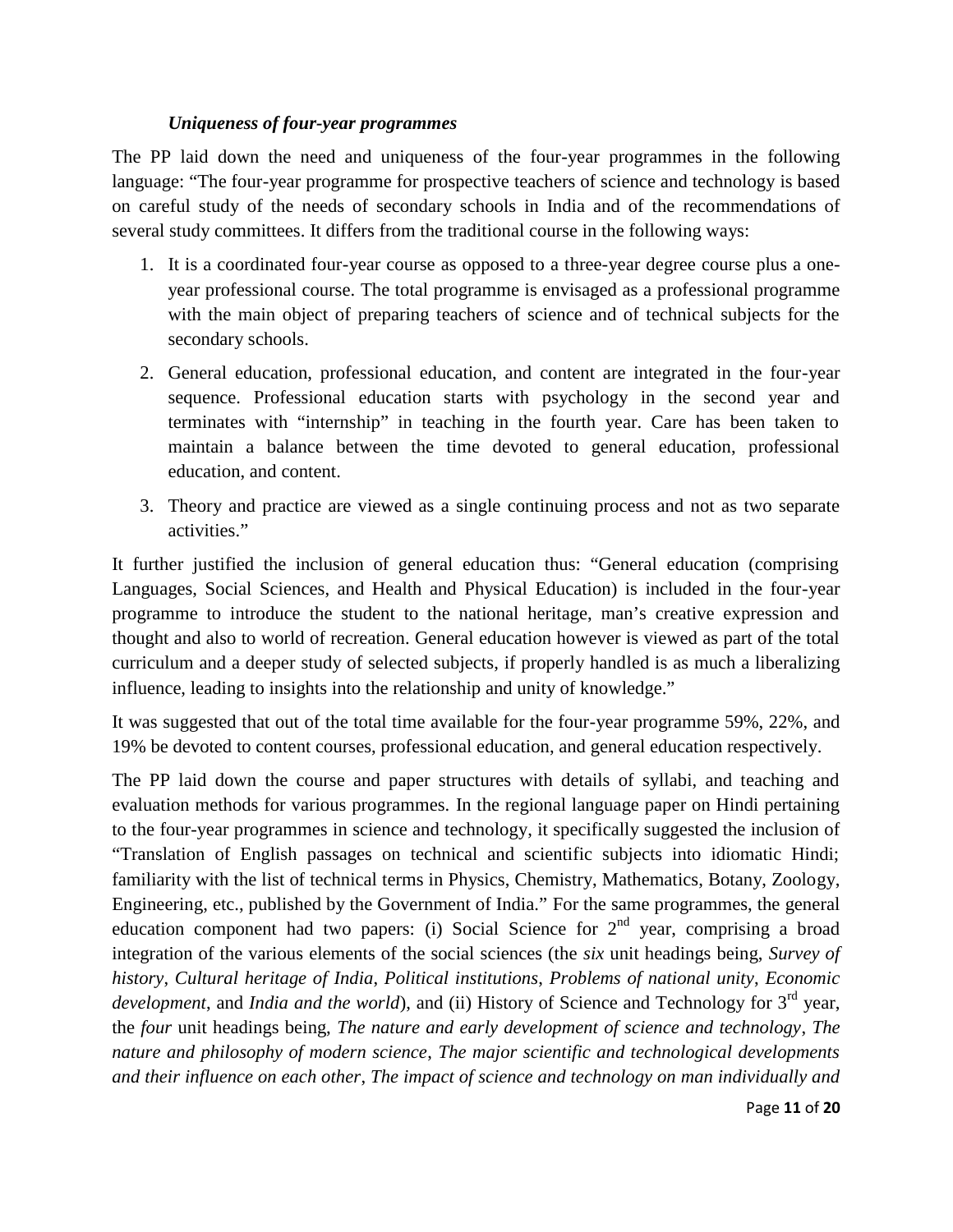*on national and international developments*. It was suggested that this course would be taught cooperatively by the staff of the social science, science, and technology departments.

# **4. The Regional Colleges of Education (RCEs) Came Into Being**

On the basis of the Plan and Programme (PP) document some of whose salient features have been discussed above, the Regional Colleges of Education (RCEs) were established at Ajmer, Bhopal, Bhubaneswar, and Mysore along with the corresponding multipurpose schools, popularly called the Demonstration Multipurpose Schools (DMS). Whereas the RCEs at Ajmer, Bhubaneswar, and Mysore started functioning from 1963-64, the one at Bhopal started in 1964- 65. In a short time, the Colleges developed their own campuses with resident students and staff. The campuses were abuzz with activities.

Though the RCEs started with the various programmes envisioned in the PP document, in course of time, they got modified through deletion, addition, etc. (NCERT, 1987). A four-year course in English was added. The four-year technology course was discontinued on the grounds that (i) technology stream was not offered in most of the multipurpose schools, and (ii) the Government of India set up four Technical Teachers Training Institutes (TTTIs). As the multipurpose school scheme was subsequently discontinued and there was a fall in demand, the four-year course in commerce and one-year courses in home science and fine arts were discontinued. A Summer cum-Correspondence course for B. Ed. degree was started in 1966 in all the RCEs in order to clear the back-log of untrained teachers in secondary schools which ran for a number of years. One-year M. Ed. course was started in all RCEs. In order to produce competent teachers for higher secondary classes, two-year M. Sc. Ed. course was started at RCE, Mysore in physics, chemistry, and mathematics, and at RCE, Bhubaneswar in life sciences.

Besides the pre-service programmes, all the RCEs started offering field services, extension programmes, and in-service training for teachers and other personnel mostly on the basis of the needs of the states under their jurisdiction. The establishment of Field Offices by NCERT in different states enabled the RCEs to interact with the states more closely. After a few years, however, the field offices were closed and the staff transferred to RCEs.

Over the years, the management structure at RCEs has undergone changes. They have posts of Dean of Instructions instead of Vice-Principal. They do not have any Counsellors; instead the DM Schools have them.

Research, consultation, development of curricula and teaching learning materials etc. have become an integral part of activities at RCEs. With time they have established themselves as premier and coveted centres of teacher education in the respective regions. In some school systems, the RCE products are preferred over others, and they even conduct on-campus selection camps at the RCEs.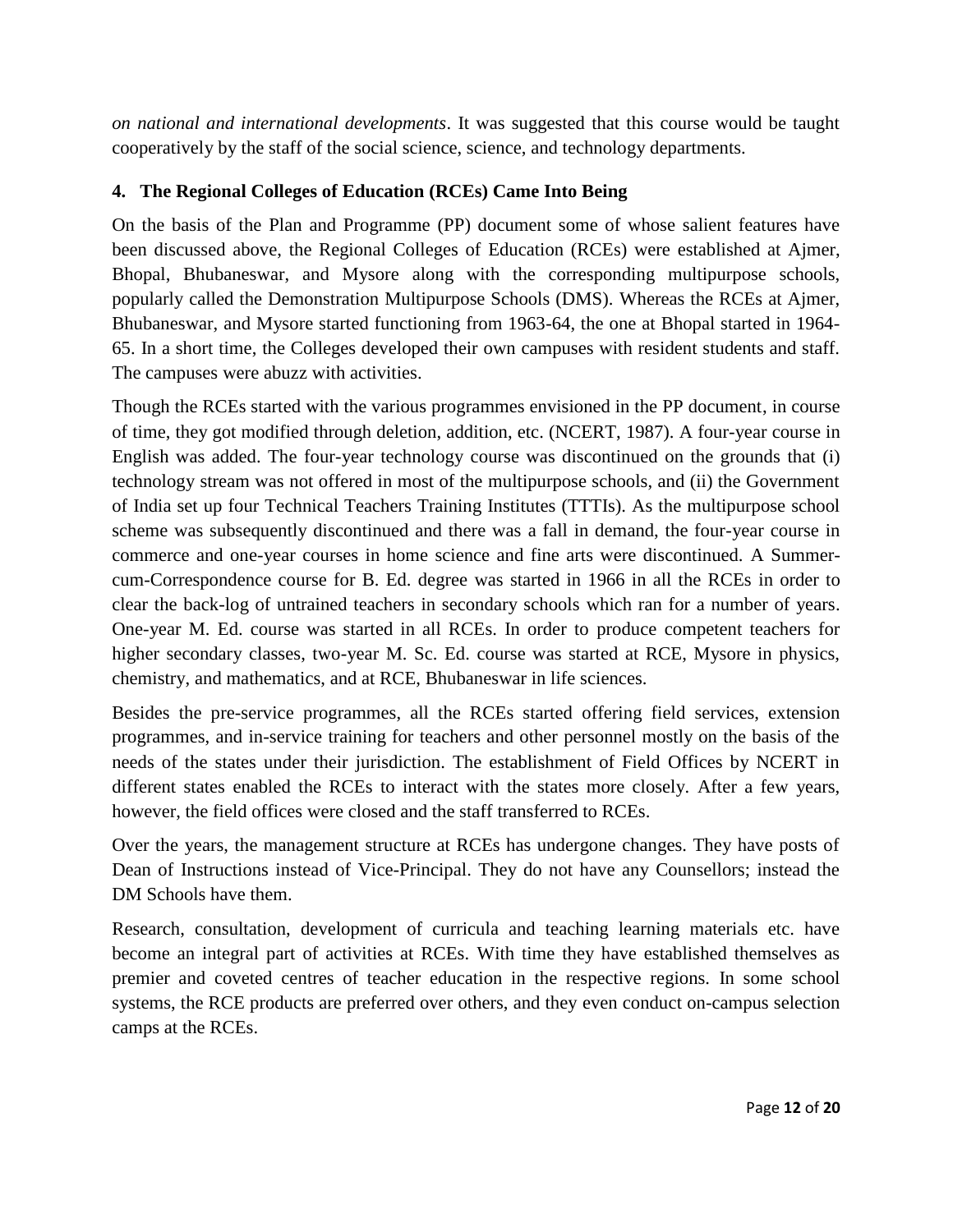#### **5. Reviews of NCERT/ RCEs**

Like any good institution the NCERT subjected itself and its constituent units like RCEs to periodic reviews through the Ministry of Education / MHRD, Government of India as well as on its own initiative almost from its inception. Some of the committees constituted for review are: Nag Choudhury Committee (1968); J. N. Kapur Committee (1974); Internal Committee chaired by Director, NCERT (1976); ASCI, Hyderabad (1978); R. C. Das Committee (1980); Committee chaired by P. S. Sabadanayagam, Education Secretary (1980); Bose-Kulkarni Committee (1981), Task Force on NCERT (1985); R. C. Das Committee (1987); Abbreviated Review of NCERT by MHRD (1995); Review Committee on RIEs (2007); Goverdhan Mehta Committee (2011).

It may be of interest to note some of the recommendations made by the various committees pertaining to the programmes and functioning of the RCEs (RC, 2007):

- Four-year integrated courses should be phased out (Nag Choudhury Committee, 1968) as by then the restructuring of the school system as multi-purpose schools had been abandoned.
- Four-year integrated courses should continue since the products are better than the products of one-year B. Ed. course. (Kapur Committee, 1974)
- One-year B. Ed. and the Correspondence-cum-Contact programmes are the core programmes of RCEs and the Four-year integrated courses need to be phased out. (Internal Committee chaired by Director, NCERT, 1976)
- Pre-service training programmes should be discontinued in RCEs and activities of RCEs should be restricted to development of teacher training methodology and limited training operations for demonstration. (ASCI, Hyderabad, 1978)
- RCEs should interact with the states and should assist in educational development of the states. (R. C. Das Committee, 1980)
- Only the innovative pre-service programmes should continue and innovativeness of the four-year programmes should be evaluated. (Task Force on NCERT, 1985)
- The Regional Colleges of Education be renamed as the Regional Institutes of Education (RIEs). (R. C. Das Committee, 1987)
- Four-year B. A. B. Ed. and two-year M. Sc. Ed. courses should be phased out and only four-year B. Sc. B. Ed. should continue. M. Ed. (Elementary) to be continued in place of M. Ed. (General). (Abbreviated Review of NCERT by MHRD, 1995)
- RIEs be restructured as Centres of Excellence of Teacher Education by revitalizing their programmes and functions. (Review Committee on RIEs, 2007)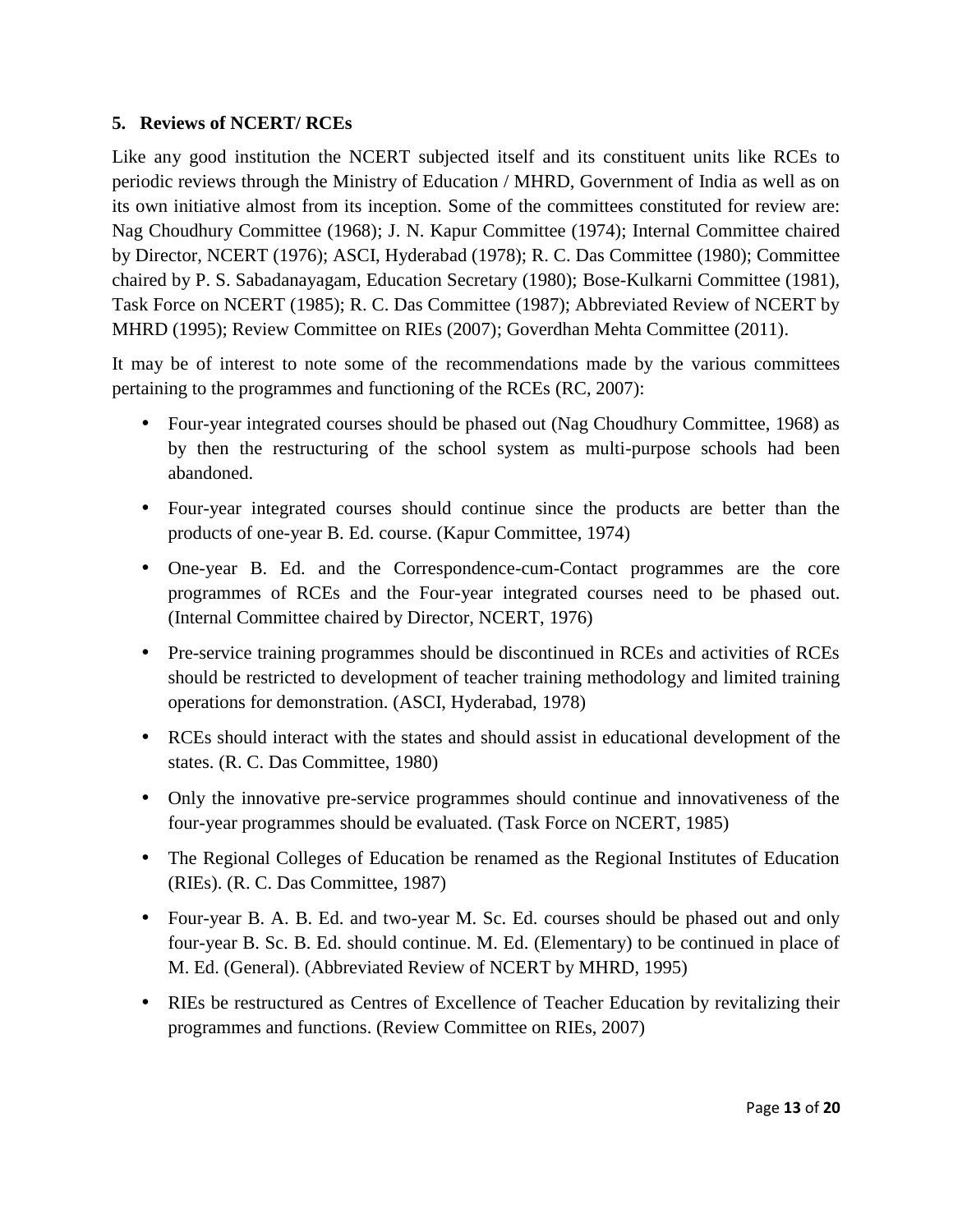• NCERT would do better as an Institution of National Importance (INI) rather than as a University since it has done a great service to the nation as a whole (assisting the central as well as state governments) by playing a pivotal role in shaping school education. (Goverdhan Mehta Committee, 2011)

# **6. From RCEs to RIEs**

In 1982, a Task Force was set up by the Government of India under Dr (Smt) Madhuri Saha, the then UGC Chairperson to critically assess the role, organizational structure, and functions of NCERT. One of the recommendations of the Task Force was to *develop the Regional Colleges of Education into Regional Centres of NCERT*. After the Government accepted the recommendations of the Task Force in June 1985, the NCERT set up, in June 1986, a committee under the chairmanship of Dr. R. C. Das to consider in detail the above named specific recommendation of converting RCEs into Regional Centres. The R. C. Das Committee submitted its report in January 1987 one of whose major recommendations was to "*rename the Regional Colleges of Education into Regional Institutes of Education* instead of Regional Centres as the Institutions will be conducting various pre-service and in-service teacher education courses leading to degree/diploma of a University" (NCERT, 1987, p. 58). The report was accordingly titled, *Transformation of Regional Colleges of Education into Regional Institutes of Education of NCERT.* This recommendation, however, was not implemented immediately. In the mean time, several significant developments took place in the domain of school education and teacher education, such as the implementation of the National Policy on Education 1986, the emergence of the National Council of Teacher Education as a Statutory Body in 1993, and launching of the centrally sponsored District Primary Education Programme (DPEP) in 1994. Accordingly, some changes were envisaged in the functioning of NCERT and its constituent units. The Regional Colleges of Education were renamed as Regional Institutes of Education with effect from 18<sup>th</sup> April 1995 with discontinuation of some pre-service courses such as the four-year B. A. B. Ed. and two-year M. Sc. Ed. courses. The new name is still in use.

# **7. RCE (RIE), Bhubaneswar**

The Corner Stone of RCE, Bhubaneswar was laid by Dr. K. L. Shrimali, the then Union Minister of Education on May 21, 1963. The College started functioning from August 5, 1963 with four year courses in science and technology of 40 seats each. Since then the 5<sup>th</sup> August is celebrated as the Foundation Day of the College (Institute). From inception it is affiliated to Utkal University, Bhubaneswar. After working from a set of five rooms of Utkal University and accommodating students elsewhere the College shifted to its main building in October 1963. One-year B. Ed. course in Arts and Science with 80 seats and one-year B. Ed. course in Agriculture, Commerce, Fine Arts and Home Science with 20 seats were started in July 1964. M. Ed. course with 10 seats was added in 1965. Students for the various courses were selected on the basis of interviews by select committees. The Demonstration Multipurpose School was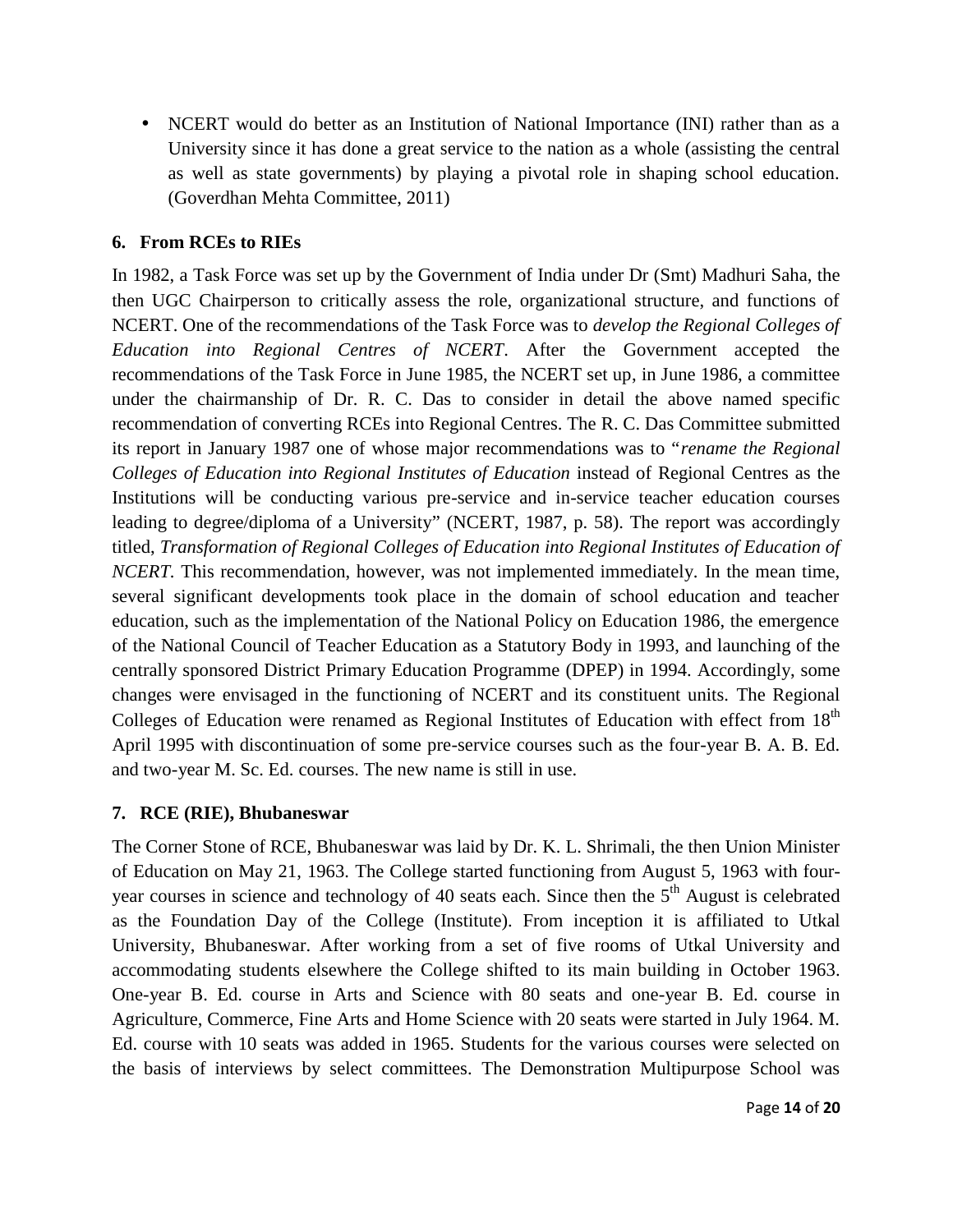opened in July 1964 with all vocational streams in addition to arts and science such as agriculture, commerce, fine arts, home science, and technology. However, the vocational teacher training courses, the four-year technology and one-year B. Ed. courses in vocational streams were dropped after five years as the state governments did not start vocational streams in their higher secondary schools. (Das, 2013).

Graphic descriptions of the initial years of RCE, Bhubaneswar and the attached DM School may be found in GJS (2013) and Udayaraga (2013) in which the old teachers and students have reminisced about their Alma Maters respectively.

The succession list of Principals of RCE (RIE) Bhubaneswar is: Dr. J. N. Kaul (9.6.1963- 31.7.1964), Dr. R. C. Das (1.8.1964-10.6.1970), Prof. P. D. Sharma (25.6.1970-13.5.1972), Dr. R. C. Das (17.5.1972-1.11.1974), Dr. G. B. Kanungo (26.12.1974-31.1.1989), Dr. K. C. Panda (1.2.1989-4.4.1994), Dr. S. T. V. G. Acharyulu (5.4.1994-28.8.1995), Prof. G. K. Lehri (29.8.1995-4.2.1996), Prof. D. K. Bhattacharjee (5.2.1996-18.9.2000), Prof. M. A. Khader (19.9.2000-11.11.2004), Prof. M. P. Sinha (12.11.2004-31.1.2005), Prof. K. Dorasami (1.2.2005- 24.5.2007), Prof. V. K. Sunwani (25.5.2007-12.11.2008 FN), Prof. U. K. Nanda (12.11.2008 AN- 6.12.2010 AN), Prof. S. C. Panda (6.12.2010 AN-30.6.2011), Prof. U. K. Nanda (30.6.2011 AN-30.11.2011 AN), Prof. (Ms.) Sabita Patanaik (1.12.2011-2.7.2012), Prof. K. B. Rath (2.7.2012 - continuing).

The succession list of Headmasters of DM School Bhubaneswar is: Shri G. S. Amar (23.7.1965- 3.1967), Dr. R. N. Pani (17.8.1967-1.7.1971), Shri K. C. Das (15.5.1972-30.6.1983), Shri R. S. Sharma (27.9.1983-22.12.1983), Mrs. S. Y. Viddyarthee (17.7.1984-28.7.1988), Mrs. S. Y. Viddyarthee (25.1.1990-31.3.1992), Shri R. C. Mohapatra (5.12.1995-29.2.2000), Dr. K. C. Panda (28.3.2001-31.5.2002), Shri Akhileswar Mishra (9.8.2004 - continuing).

The Institute provides pre-service academic programmes to students from the states of Odisha, West Bengal, Bihar, Jharkhand, Assam, Arunachal Pradesh, Manipur, Meghalay, Mizorzm, Nagaland, Sikkim, Tripura, and the Union Territory of Andaman & Nicobar Islands. The fifth RIE opened at Shillong caters to the in-service needs of the north-eastern states: Assam, Arunachal Pradesh, Manipur, Meghalay, Mizorzm, Nagaland, Sikkim, and Tripura. Recently, it has started two-year B. Ed. programme for these states. RIE, Bhubaneswar provides in-service and extension education to teachers and other functionaries from all the other states under its jurisdiction.

With effect from 2010 the four-year integrated B.A.B.Ed. and the two-year M.Sc. (Life Science) Ed. programmes staged a come back to RIE, Bhubaneswar. However, under the new guidelines of the National Council of Teacher Education, the two-year M.Sc. (Life Science) Ed. programme had to be dropped in 2015. Currently, the following pre-service programmes are offered by the Institute on semester pattern.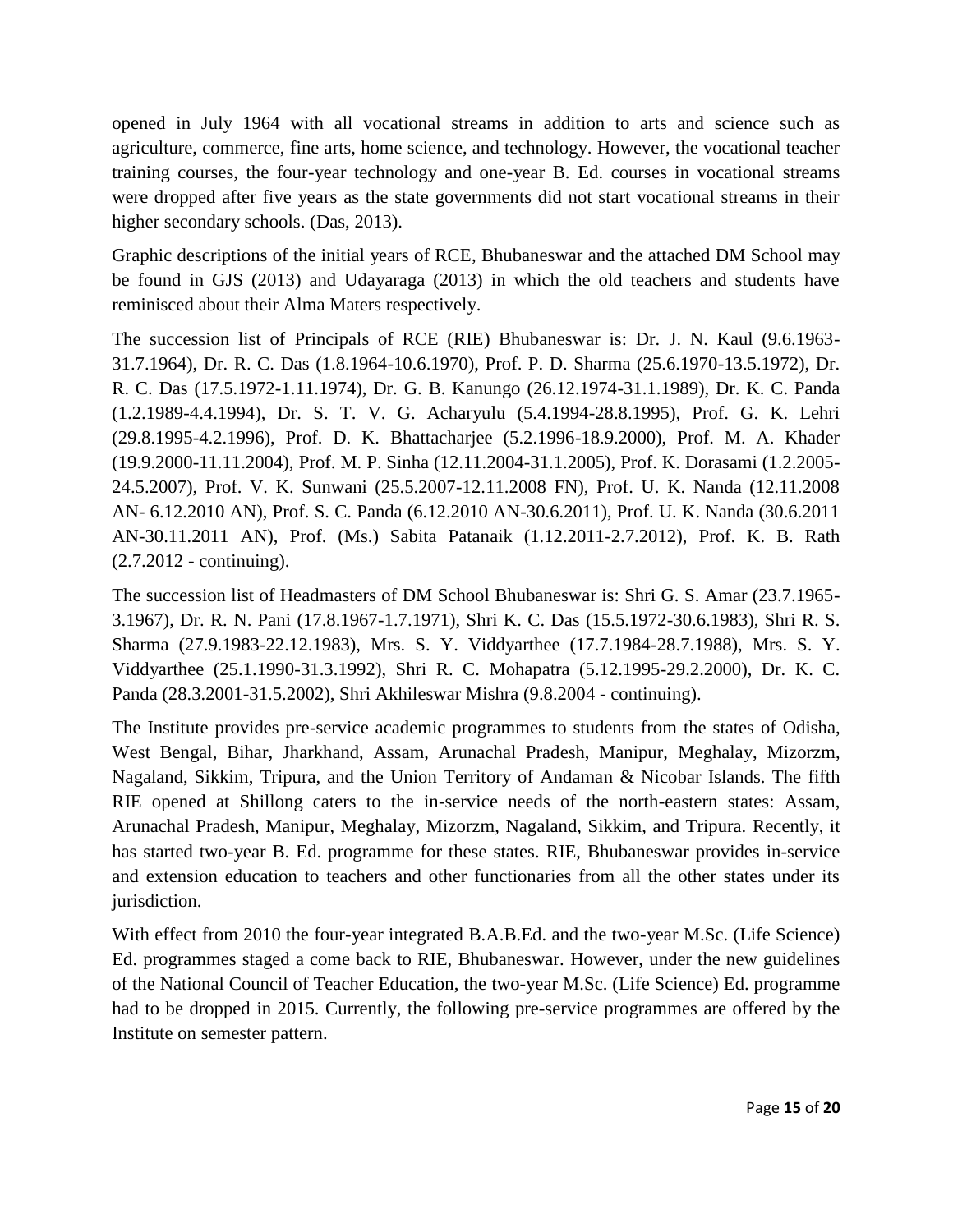| Four-year integrated B.Sc.B.Ed. (PCM/CBZ)                                    | $-100$ seats |
|------------------------------------------------------------------------------|--------------|
| Four-year integrated B.A.B.Ed.                                               | $-50$ seats  |
| Two-year B.Ed. (Science/Arts)                                                | $-100$ seats |
| One-year M.Ed.                                                               | $-32$ seats  |
| One-year M.Phil. (Education)                                                 | $-10$ seats  |
| Pre-Ph.D. (Education)                                                        | $-20$ seats  |
| Diploma Course in Guidance $&$ Counselling<br>(Distance & Face-to-Face Mode) | $-50$ seats  |

Besides offering the teacher education programmes and conducting research in different fields, the faculty members of RIE, Bhubaneswar have contributed their lot to the cause of NCERT in many ways including the development of National Curriculum Framework, preparation of textbooks and support materials, implementation of centrally sponsored schemes such as the Sarva Siksha Abhiyan (SSA), and the Rashtriya Madhyamik Siksha Abhiyan (RMSA), working in priority areas like peace education, population education, women's education, education of disadvantaged and marginalized groups, early childhood education, inclusive education, etc. Over the years, the products of the various RIE-based pre-service courses have excelled in the fields of education, research, administration, cultural activities, defence, and other professions. They are always in high demand for teaching posts across the country.

The DM School, affiliated to CBSE, provides instruction to over 1000 students from pre-primary to higher secondary level. It has produced generations of students who have achieved excellence in all walks of life. Its teachers are engaged in research and other professional activities besides teaching.

Both the Institute and the DM School have vibrant Alumni Associations, which are regularly contributing to the academic wellbeing of the respective Alma Maters.

# **8. Bouquets and Brickbats**

Page **16** of **20** For more than half a century the NCERT along with its constituent units has tried to realize all its objectives in four major areas: research, development, training, and extension. From the beginning, the NCERT has been widely recognized for the generations of excellent textbooks it has produced for classes ranging from I to XII for schools affiliated to CBSE. Making the textbooks freely available for downloads on internet has been a much laudable effort of the NCERT especially under the initiatives called NROER (National Repository of Open Educational Resources) and e-pathshala. It also publishes several journals and support materials in English and Hindi in order to disseminate the latest trends in education. It has played a pivotal role in the formulation of the National Policy on Education (1986), the Programme of Action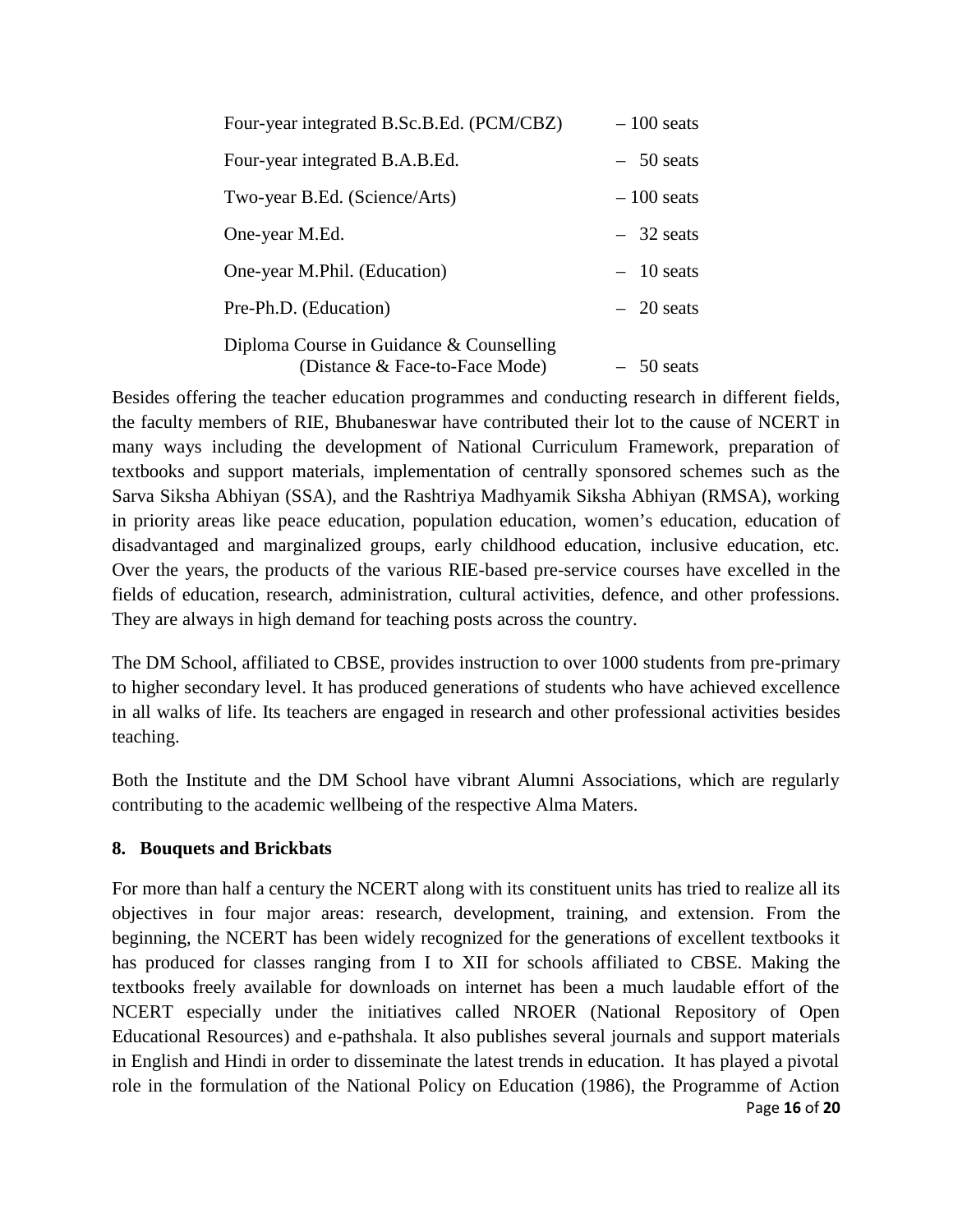(1992), the National Curriculum for Elementary and Secondary Education: A Framework (1988), the National Curriculum Framework for School Education (2000), the National Curriculum Framework (2005), and other plans and programmes, which have set the trend of school education in the country from time to time. In order to motivate young pupils as well as teachers, the NCERT has been implementing the National Talent Search Scheme, the Jawaharlal Nehru National Science Exhibition for Children, National Awards for Innovations in School Education and Teacher Education, etc. Many audiovisual programmes have been produced for Door Darshan, Gyan Darshan, and Gyan Vani, etc. As desired by the MHRD, the NCERT is working out the modus operandi for the nationwide census base achievement survey of all students in all classes and in all subjects. As a government initiative to take education to all corners of the country using the tools of ICT, the NCERT has started to produce MOOCs and multimedia elearning packages in all subjects in all languages for all classes for regular telecast on dedicated channels such as SWAYAM besides being available on the popular platform YouTube. The RIEs are playing their roles in all these activities.

The NCERT has been providing a variety of innovative pre-service programmes through the RIEs to prepare quality teachers, besides offering in-service programmes for different stakeholders. In 2014, the National Council of Teacher Education has recommended introduction of the four-year integrated B.A.B.Ed. and B.Sc.B.Ed. courses throughout the country. This is satisfying as these courses, which have almost been the sole property of the RIEs, are going to get the wide recognition due to them. Now, it is the turn of the NCERT and RIEs to plan new innovative programmes such as three-year integrated B.Ed.M.Ed. and three-year integrated M.Sc.M.Ed. etc. to prepare more effective teacher educators and short term discipline specific programmes to prepare more effective teachers for various levels.

Along the way, the NCERT has gathered bouquets as well as brickbats with equanimity. Besides being accused of 'suffronization of education', it has also been pulled up for including 'offensive cartoons' in the textbooks though cartoons are widely recognised as an effective pedagogical tool, and other 'offences' as perceived by different people at different times. Sometimes, it leads to a feeling that considerations other than academic are behind such allegations. In spite of these occasional setbacks, the NCERT is committed to the cause of school education in the country.

#### **9. … and Beyond**

In spite of the successes achieved, there are some perceptible 'gaps' or 'inadequacies', which need to be addressed. To give a few examples, the NCERT ought to publish an international journal of education, provide a model of teaching learning that can be practiced by others, take research findings into classrooms, establish a strong and productive international network, carry out need-based, policy-oriented and focused research efforts on a national scale, sustain a strong academic leadership, and strengthen its position of superiority in the field of school education. Under government as well as private initiatives, new institutions are coming up in the domain of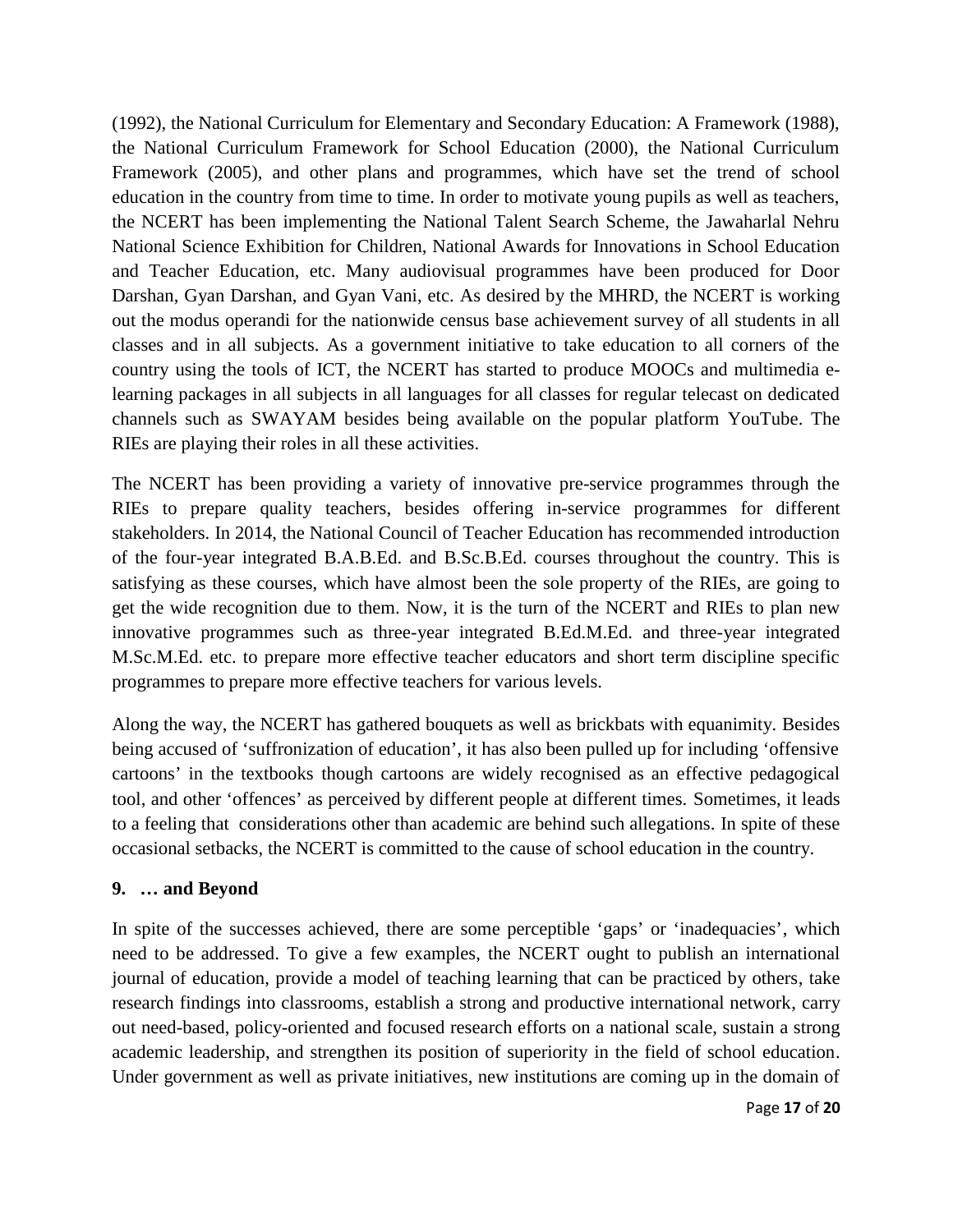education in general and teacher education in particular. The NCERT needs to fortify itself to compete with them. Though several curriculum frameworks have been formulated from time to time under the leadership of the NCERT, they have failed to be national in real sense of the term, as there are several parallel school systems running in the country with different perspectives on and approach to school education. It is also very often pointed out that the textbooks so meticulously produced by the NCERT are not really followed by the teachers or the students for whom they are meant and their place is taken by books of other publishers. The RIEs, which represent the NCERT in their respective regions of the country, are yet to gain academic autonomy to be able to try out new experiments on education. They appear to be losing contact with the States for whom they are meant. No meaningful system exists for interaction with Universities and other teacher education institutions. Professionalism expected of the faculty members is also on the decline. Being members of a society in the name of NCERT and not being designated as central government employees has been a concern for the faculty members across its constituents. The continuing overall poor achievement level of students in various classes throughout the country, as shown by different reputed evaluating bodies including the NCERT, is also a concern for the NCERT and its constituent units. Though *quality* of education has been a concern of the NCERT, the Central Government, and the State Governments, it needs to be recognized that quality cannot be thought of unless the quest is driven by *quantity*, in terms of the number of schools, the number of qualified and motivated teachers, the volume of infrastructure, the spread of basic ICT facilities, and so on, required for a country as large as India. Some kind of licensing provision, as for example for doctors, may be made for the teachers in the country as a measure to enhance the quality of education. Socio-economic background of school age children and language plurality are two other concerns. The NCERT may like to initiate a nationwide debate on such issues.

A few years back, in order to extend its reach, the NCERT proposed six new RIEs at Mujjafarpur, Ahmednagar, Visakhapatnam, Chandigarh, Allahabad, and Dibrugarh the first four out of which got the nod of the Executive Council of the NCERT. No new RIEs have come up till now. Following the report of the Goverdhan Mehta Committee (2011), referred to earlier, the NCERT worked on a proposal to be submitted to the Central Government to grant it the status of an Institution of National Importance (INI). Under the highly ambitious Scheme of Pandit Madan Mohan Malaviya National Mission of Teacher and Teaching (PMMMNMTT), MHRD, Government of India proposed to open Teaching Learning Centres at the RIEs apart from those at other places during the  $12<sup>th</sup>$  Five Year Plan with the purpose of strengthening teacher education in the country. Now a new proposal is in consideration: getting Deemed-to-be- University status for the NCERT as the Central Government is seriously thinking of establishing a central university of teacher education as an initiative in the upcoming National Policy on Education. Though nothing is clearly visible at the moment, the NCERT and its constituent units are in for some changes sooner than later.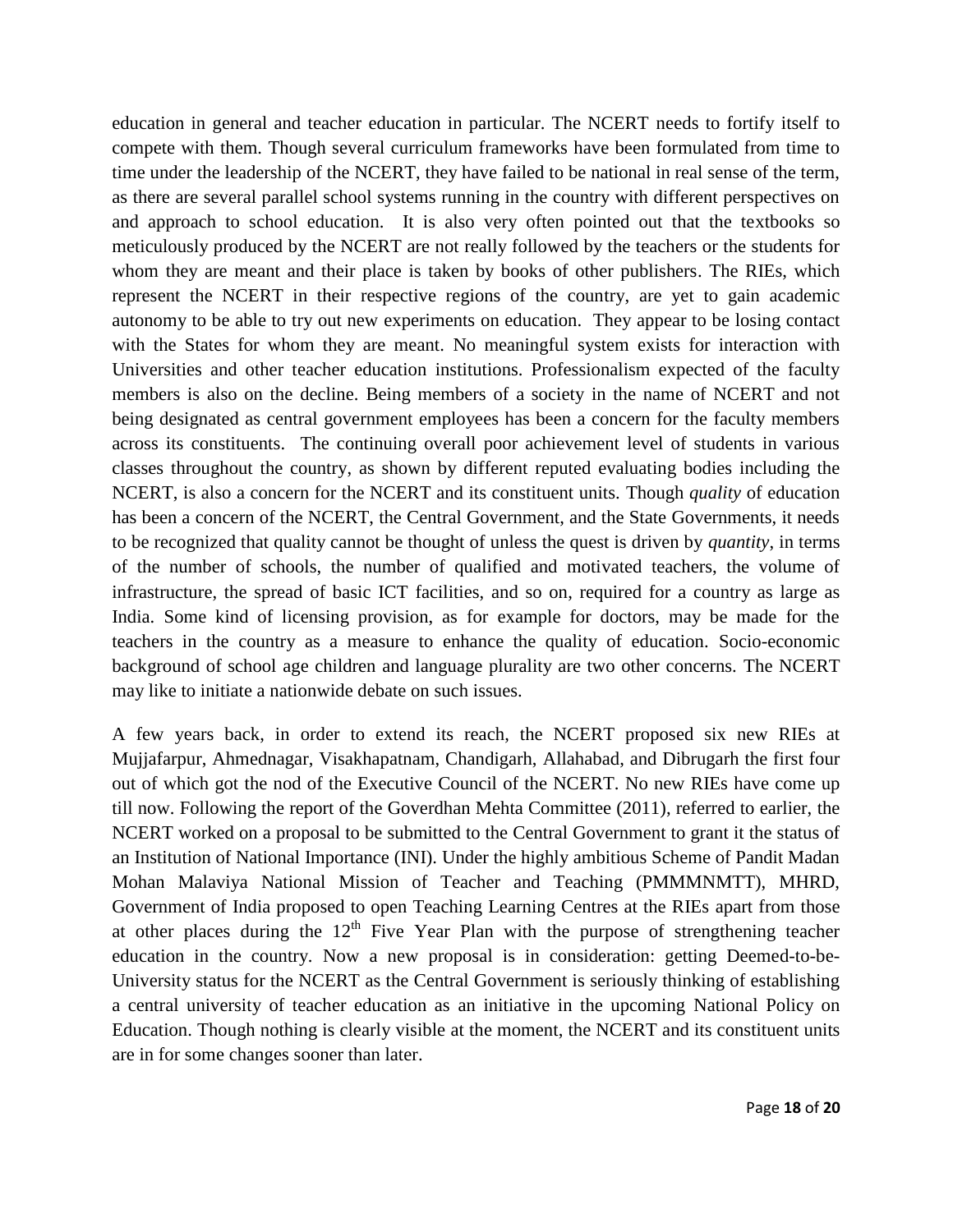#### **10. Epilogue**

The account above only gives a glance into the history of the National Council of Educational Research and Training and one of its constituents, the Regional Institute of Education Bhubaneswar. Obviously, many other relevant details are missing. Nonetheless, it tries to give an idea of the original objectives of the organizations and where they are now. Having completed more than 50 years of successful existence warrants celebration as well as introspection. Needless to say, a comprehensive self-assessment of the structure and functioning of all constituent units can suggest ways and means of straightening out kinks and twists here and there in the fabric of the NCERT and stay prepared for the future. Further, we, the faculty members of the NCERT need to enhance our professionalism and enrich our outlook that would make the organisation a more vibrant, more effective and more influential mentor of school education in the country.

#### **References**

Das, R. C. (2013). RCE, Bhubaneswar 1963-70. *Golden Jubilee Souvenir 2013*. The Alumni Association of Regional Institute of Education, Bhubaneswar. pp. 1-2.

GJS (2013). *Golden Jubilee Souvenir 2013*. The Alumni Association of Regional Institute of Education, Bhubaneswar. https/:sites.google.com/site/alumniregional.

MOE (1953). *Report of the Secondary Education Commission*. Ministry of Education, Government of India. Publication No. 165.

MOA (1961). *Memorandum of Association*. www.ncert.nic.in (Home>>Organisation>>Management>>MOA). file:///E:/ncert%20memorandum%20of%20association.htm

NCERT (1963). *Plan and Programme of Regional Colleges of Education*. Regional Colleges Unit, National Council of Educational Research and Training, New Delhi.

NCERT (1987). *Transformation of Regional Colleges of Education into Regional Institutes of Education of NCERT (Report of the Committee)*. National Council of Educational Research and Training, New Delhi.

NCERT (2011). *Leading the Change… 50 Years of NCERT*. National Council of Educational Research and Training, New Delhi. www.ncert.nic.in.